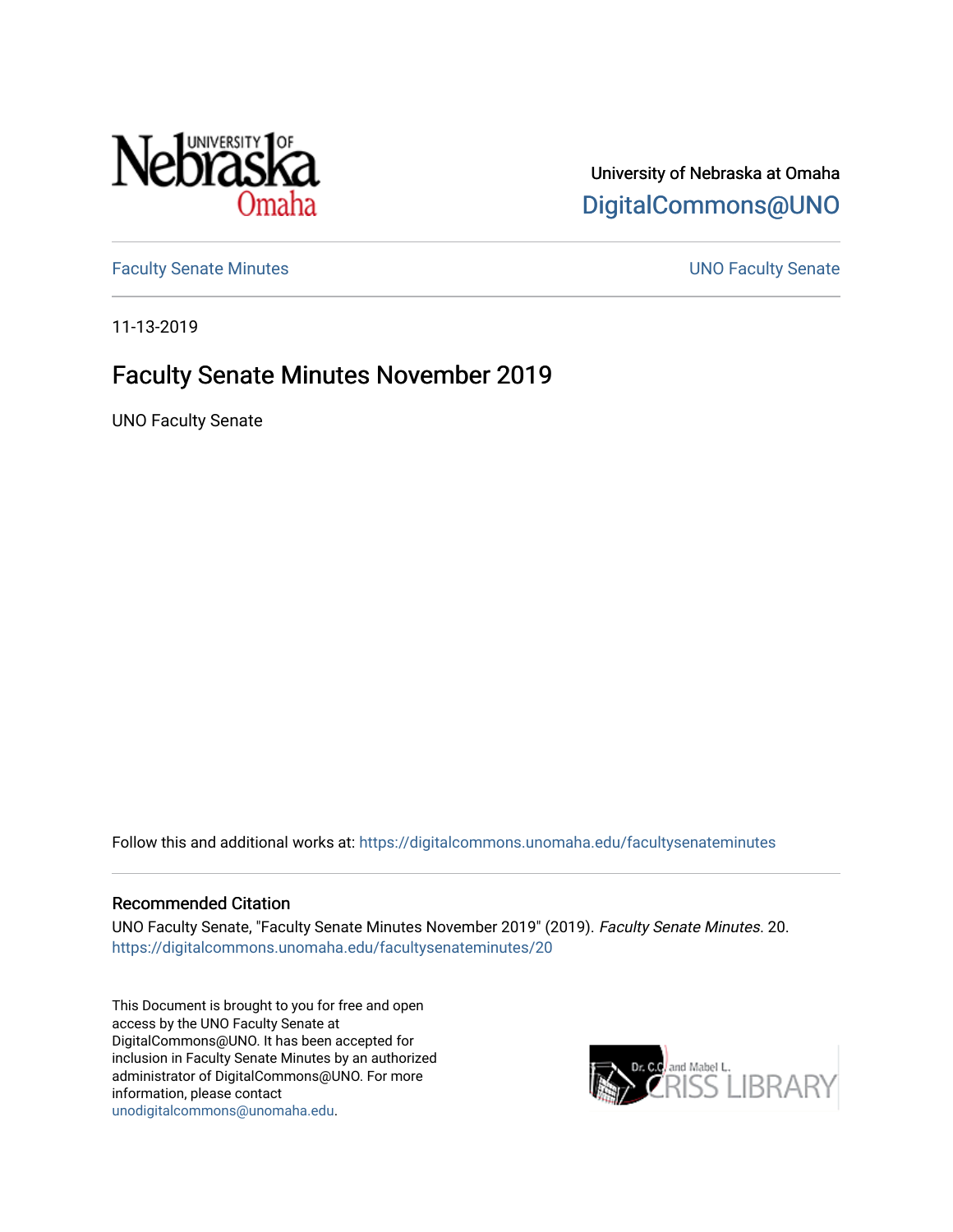

### 2019-2020 Faculty Senate

**Minutes Wednesday, November 13, 2019, 2p.m. Community Engagement Center 230/231**

**Present:** Anderson, Barone, Cast-Brede, DeSanti, Garcia, Hale, Helm, Huq, Kelly, Kilinc, King, Maher, Nero, Ostler, Paine, Podariu, Qureshi, Randall, Rech, Schoenbeck, Shaw, Sim, Siy, Surface, Volkman, Wessling, Woody, Zhong

**Excused:** Adidam, Davidson, Logsdon

**Unexcused:** Brownlee, Chen, Escayg, Lee, Nelson, Rogers

Speaker: Chancellor Gold spoke to the incident that occurred in the Elmwood Park area the night before. He reiterated that all UNO students are welcome here and intimidation has no place on our campus. Additionally, Dr. Gold would like faculty to submit all feedback to the BOR website using the indicated email address.

Speaker: Dr. Sacha Kopp, Senior Vice Chancellor, spoke on the Big Ideas movement that is currently in progress. They have reviewed ten proposals and want to fund five of them. The proposals can be funded to improve classroom teaching, but they are mainly wanting to fund research. Dr. Kopp is looking into Faculty service and compensation. Currently, fifty equitable faculty searches are taking place. He spoke on the first 100 days report that was emailed out to all faculty and staff. His key areas of focus are faculty development, student completion/achievement, and timely budget decisions.

- **I. The meeting was Called to Order** by President Hale at 2:22 p.m.
- **II. The Minutes** of October 9, 2019 were approved as submitted.
- **III. Officers' Reports**
	- **A. President's Report:** Senator Hale November 12, 2019

Dear Colleagues,

I hope this note finds you well. This month's Faculty Senate President's Report continues a series of deep dives into particular senate areas of focus. This month's theme focuses on **communication and transparency via web resources.** The senate is working actively in this area and we have some good news to share with faculty. With so much happening on campus, I've also tried to aggregate and share context regarding other important ongoing NU and UNO initiatives.

Context and Challenges: Web resources for Communication and Transparency Nowadays I receive at least 40-50 emails a day, compared to the 10-20 before stepping into this role. Many of these additional emails are concerns from faculty about various issues around campus.

One observation I've made during this time is that many issues I hear of boil down to a lack of available information. In particular, this often takes one of the following forms: a) Faculty don't have what they need to go about their business - be that teaching, research, or service; b) Faculty have questions about university policies or strategic decisions because insufficient information is available to them; and/or c) Faculty feel disenfranchised if a policy affects them and they don't perceive that they were consulted, through shared governance, before decisions were made as to its adoption.

To help address and allay these problems, Faculty Senate is actively focused on improving campus policy-making processes more consistently, including shared governance. We've also focused on modifying web resources, like the UNO public-facing website, to help faculty get the information they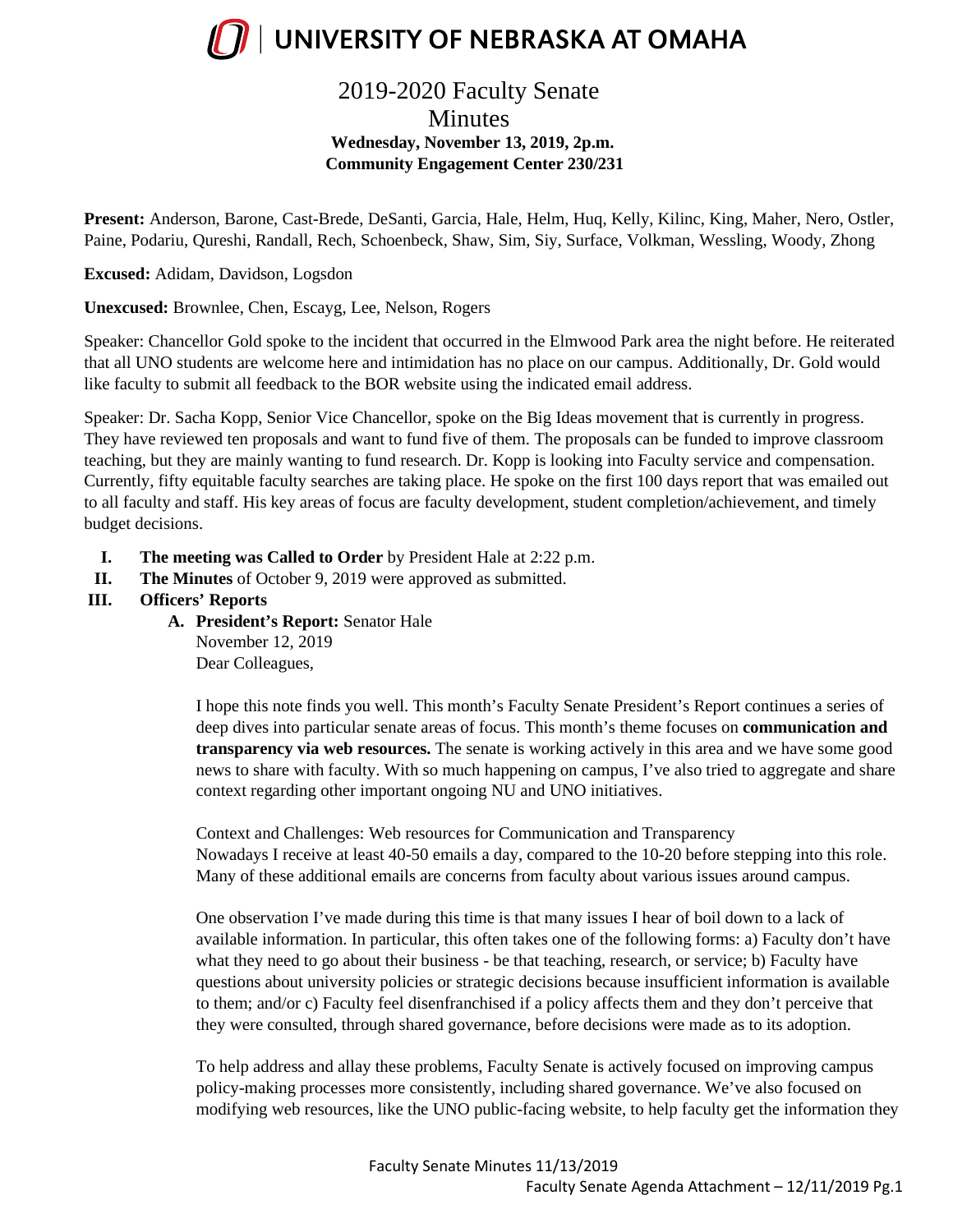need, when they need it and to more clearly articulate the outcomes of shared governance. In the report that follows, I will summarize particular senate achievements and remaining work to be done.

#### **Initiative 1: Web overhaul**

To help with information distribution and communication around shared governance matters, the Faculty Senate has entirely restructured its website. We are also working with campus Digital Communications Executive Committee (which I am a member of) to add a "Faculty and Staff Life" feature to the main UNO website. This request asks that UNO aggregate useful HR, community, and other links together for existing faculty. It also seeks to build a profile of community details, attractions, and quality of life for prospective faculty.

In regard to the Faculty Senate website overhaul, we have, so far, created a number of helpful resource pages that enable faculty to get information about the university and shared governance. The following provides a list of pages faculty should be advised of.

Membership and contacts for Faculty Senate - including the Standing Committees. Contact me or the chair of the committee you are liaising with if you have campus-level committee minutes you want to communicate.<https://www.unomaha.edu/faculty-senate/>

A page for all committees on campus, that includes information about their charges and current membership. [https://www.unomaha.edu/faculty-senate/committees/index.php.](https://www.unomaha.edu/faculty-senate/committees/index.php)

Meeting dates, minutes, and Agendas of the Faculty Senate: [https://www.unomaha.edu/faculty](https://www.unomaha.edu/faculty-senate/additional-information/meetings-and-minutes.php)[senate/additional-information/meetings-and-minutes.php.](https://www.unomaha.edu/faculty-senate/additional-information/meetings-and-minutes.php)

All senate resolutions, listed by year. Future work will make these more easily searchable. https://www.unomaha.edu/faculty-senate/additional-information/resolutions.php

List of university resources and points of contact: [https://www.unomaha.edu/faculty-senate/faculty](https://www.unomaha.edu/faculty-senate/faculty-handbook-and-resources/index.php)[handbook-and-resources/index.php.](https://www.unomaha.edu/faculty-senate/faculty-handbook-and-resources/index.php)

Future work on the website will integrate the committee matchmaking and tracking app that the Senate is working on. We will also continue to work with administration and the Digital Communications Executive Committee to build out UNO site-wide features that support faculty. Our efforts in the web overhaul initiative target all of the issues (a, b, and c) as identified in the context.

#### **Initiative 2: Committee Liaisons**

As I reported last month, Faculty Senate is overhauling how campus-level committees are formed and maintained to better match faculty into committee roles and keep track of committee details and membership over time. Rather than discuss committee formation in detail in this space, I want to talk more about the changes we've made in the senate to ensure that committee outcomes are clearly communicated to faculty across campus.

This effort, what I have labeled "committee liaisons" is an effort to gather committee outcomes from across campus and aggregate them under the senate. The Faculty Senate has 6 standing subcommittees: Academic and Curricular Affairs, the Committee on Committees, Educational Resources and Services, Faculty Personnel and Welfare, Goals and Directions, and Professional Development. Each of these subcommittees has specific charges that divide up and partition the senate's business into bins. Senate has modified its bylaws to make each of the subcommittees a liaison to related campus-level committees. Our goal is to have every campus-level committee not

> Faculty Senate Minutes 11/13/2019 Faculty Senate Agenda Attachment – 12/11/2019 Pg.2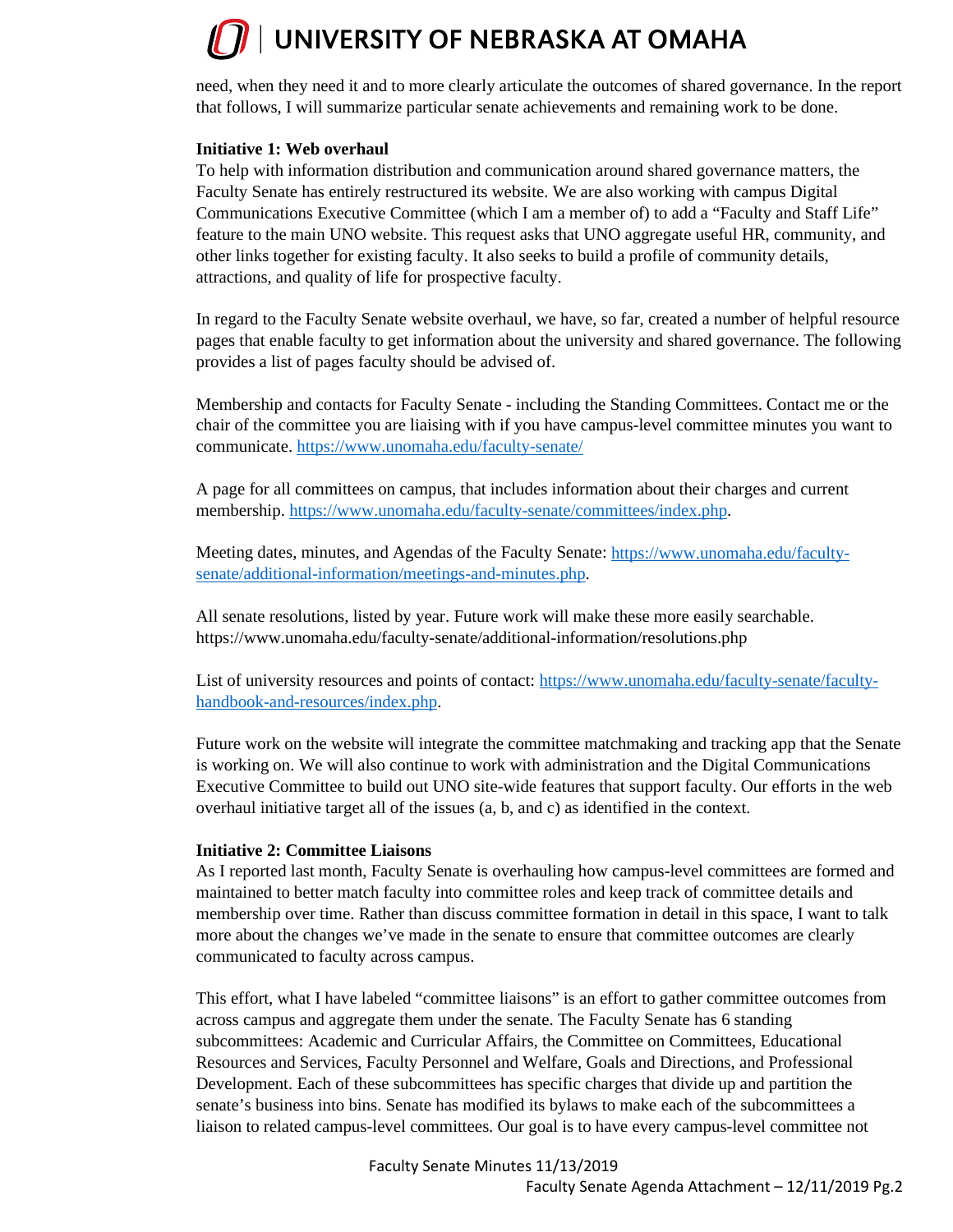under the purview of senate (i.e. those established by a business unit, administrator, or academic affairs) provide minutes to the Faculty Senate so that senate can distribute the outcomes and follow-up on issues as needed. Our standing committees will be working with faculty on campus-level committees to facilitate this liaison relationship. At the end of the day, our goal is not to increase bureaucracy - but rather to ensure that the important work happening on campus-level committees gets reported and promulgated to the faculty they serve.

We have already started this effort with the Campus Policy Committee. With this group, the senate now has a formal approval role before a policy is adopted by the campus. This provides faculty with more opportunity to provide feedback before adoption. We believe this effort will help address point b) and c) as I outlined the issues in the context section above and act as a model for interactions with other campus committees.

#### **Initiative 3: Websites for faculty**

One issue we have heard loud and clear from many faculty is the need for faculty websites. Facultybuilt webpages were once a feature of the UNO website, but were taken away due to information security concerns a few years ago. As I have reported in prior president reports, we have been collaborating with Jaci Lindberg, Jason Buzzell, and Bret Blackman to bring back a website feature for faculty. I am happy to announce that the solution identified, a service called Reclaim hosting, launched a beta test in October and is now fully available for all faculty on campus. Reclaim allows faculty to host custom designed web pages or use one of its several website building tools (e.g. Wordpress) to create a web presence for themselves. If you are a faculty member that wishes to have a personal web page - for research, teaching, service, lab announcements, or other purposes - you may create your page now. To access the new service, visit: <https://unomaha.community/>

An official announcement about the new platform was made on 10/30/2019 here: <https://www.unomaha.edu/news/2019/10/faculty-platforms-and-hosting-tools-now-available.php>

#### **Other updates**

Finally, to ensure you stay up-to-date with happenings around campus, I have aggregated relevant knowledge senate is aware of below.

The Board of Regents has identified a priority candidate to be the next NU President. Walter "Ted" Carter was announced as the candidate on 10/25/19. Walter is a retired vice admiral in the U.S. Navy and the immediate past superintendent of the U.S. Naval Academy. The announcement details are available at: [https://nebraska.edu/news-and-events/news/2019/board-of-regents-names-walter-ted](https://nebraska.edu/news-and-events/news/2019/board-of-regents-names-walter-ted-carter-priority-candidate-for-university-of-nebraska-president)[carter-priority-candidate-for-university-of-nebraska-president](https://nebraska.edu/news-and-events/news/2019/board-of-regents-names-walter-ted-carter-priority-candidate-for-university-of-nebraska-president)

Initial reception by faculty at UNO has been mixed. Faculty Senate will be discussing this topic at our next meeting. The Board of Regents invites faculty to submit their comments and feedback to [presidentsearch@nebraska.edu](mailto:presidentsearch@nebraska.edu) .

The Office of Academic Affairs is moving forward with a Big Ideas process, in conjunction with the recommendations from the Strategic Planning Steering Committee, related to developing and maturing key areas to distinguish UNO academically and through scholarly and creative activities. Last month (Oct. 16), 10 themes were identified by the deans of all colleges on campus to move forward in the big ideas process. The Deans presented their ideas to the Strategic Planning Steering Committee on Oct. 18th. SVC Kopp will meet with Faculty Senate on November 13th to review the ideas and gather initial feedback. Full proposals are due December 2nd. Full proposals will be reviewed with the senate at our December 13th meeting and communicated to the campus at the December strategic forum.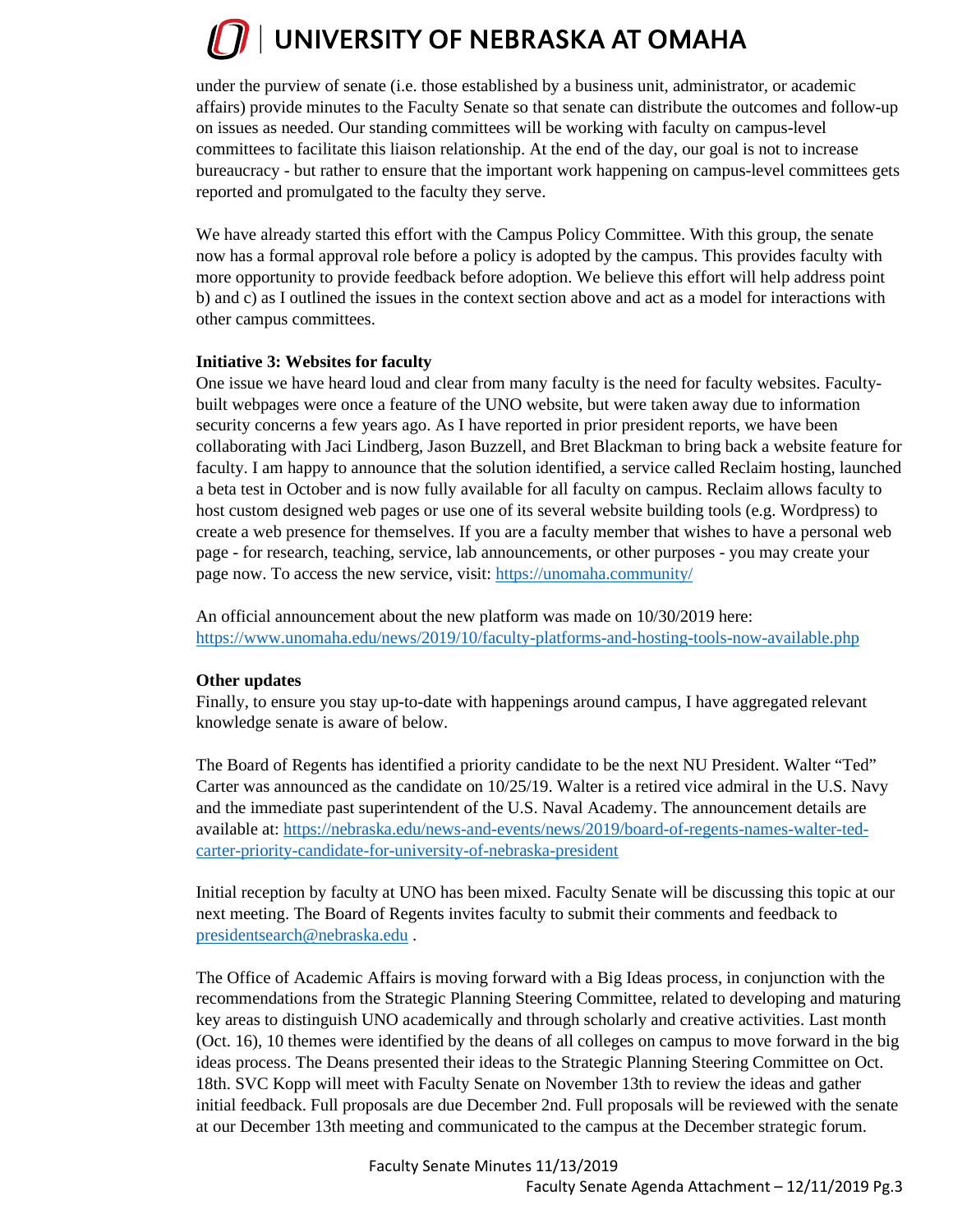Ideas will be selected and vetted for feasibility in early January ahead of an announcement with a selection of 4-5 of the 10 ideas set for January 31st.

University of Nebraska debt has been refinanced to make the best of low interest rates. The refinance included \$433 million in existing bonds and resulted in a savings in reduction of debt payments by nearly \$14 million. It also makes way for future savings in deferred maintenance projects and other capital improvements through a \$50 million internal lending program.

The UNO Faculty Senate Professional Development Committee is investigating changes to the Graduate Student Health Insurance plan. An NU-level committee was formed to examine the health care offerings for Graduate Students. We will be following this committee carefully and advocating for Graduate Students and Faculty at UNO.

Next month I will continue the series of deep dives into senate areas of focus. The theme will be recognition of non-tenure track faculty.

Best Wishes, Matt Hale, UNO Faculty Senate President 2019-2020

#### **B. Secretary/Treasurer Report:** Senator Davidson *(Senator Hale presented in Senator Davidson's absence.)*

**EO&A:** Meeting was held September 18, 2019 at 2pm in EAB200. Attendees: Batton, Davidson, Ewald, Gold, Kopp, Pettid, Qureshi, Smith-Howell, Toman

#### **1. Chancellor Gold Updates**

- a. Refinanced debt for University of Nebraska. For more information, you can refer to the Lincoln Journal Star article.
- b. Early Retirement email was sent out to all faculty on the Lincoln, Kearney and Omaha campuses.

#### **2. Non-Resolution Faculty Senate Updates**

- a. Be on the lookout for an Injury & Illness Prevention Policy, Safety Policy, Driving Policy, and Winter Weather Policy that are being updated or newly created.
- b. Ladder Rank System Discussion of a next step and for Faculty Senate to propose an aspirational plan. At that point Academic Affairs could then work with AAUP and collective bargaining. It was suggested we create an ad hoc committee to work on this endeavor.

#### **3. Resolution Updates**

- a. Addition of Faculty Life Tab on UNO Website: Discussion of sharing information with Digital Executive Committee and working on the addition of the tab.
- b. Chancellor's Sustainability Committee: Matt Hale

#### **4. New & Other Business**

- a. Review of UNL proposal for BoR bylaws revisions.
- b. Expanding of retirement plan options CBO, consultant engaged. Availability of mutual fund options within the available 401k programs (TIAA/Fidelity)

| $(A\cup B)$ is change and $C\cup D$ entry resolutions $B$ |               |       |        |                         |             |                              |  |  |  |  |  |
|-----------------------------------------------------------|---------------|-------|--------|-------------------------|-------------|------------------------------|--|--|--|--|--|
| Res.#                                                     | Date          | Title | Admin  | <b>Sent for</b>         | Denied/     | <b>Final Action/Resolved</b> |  |  |  |  |  |
|                                                           | <b>Senate</b> |       | Accept | <b>Senate</b><br>Action | Deferred/   |                              |  |  |  |  |  |
|                                                           | <b>Passed</b> |       |        |                         | In Progress |                              |  |  |  |  |  |

#### **2019-2020 Resolution Action Table (Action Pending and Current Resolutions)**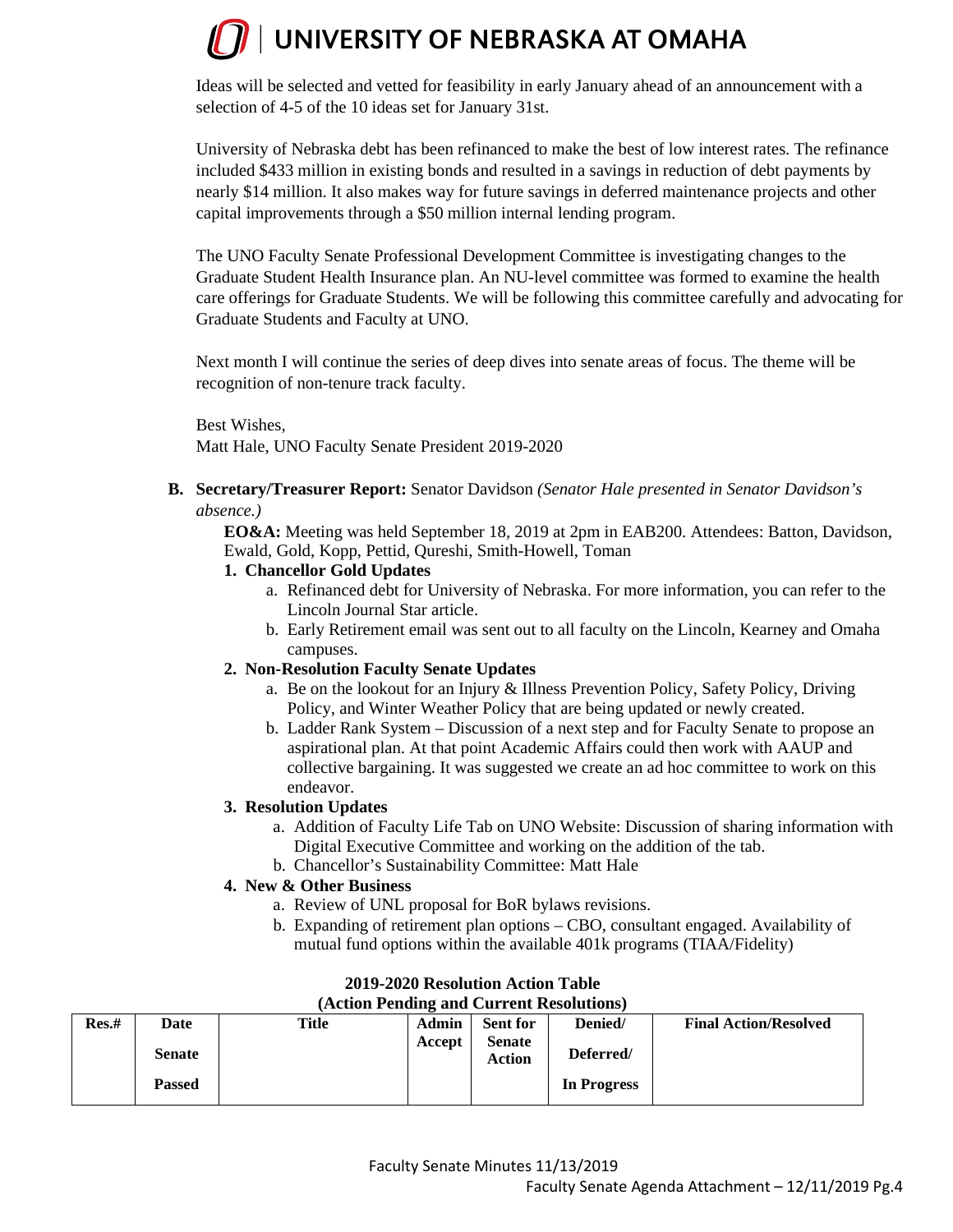

### $\sqrt{ }$  UNIVERSITY OF NEBRASKA AT OMAHA

| 4390 | 10/9/19 | Academic Freedom &<br><b>Tenure Committee</b>  |  | Acknowledged |
|------|---------|------------------------------------------------|--|--------------|
| 4391 | 10/9/19 | Addition of Faculty Life<br>Tab on UNO Website |  | Acknowledged |
| 4392 | 10/9/19 | Chancellor's Sustainability<br>Committee       |  | Acknowledged |

#### **IV. Executive Council:** Senator Davidson *– No report.*

#### **V. Standing Committee Reports**

#### **A. Committee on Academic & Curricular Affairs:** Senator Woody

At the meeting on October 30, 2019, the Academic and Curricular Affairs Committee considered a memorandum (prepared by Harvey Sly) on the Teaching Evaluation Form. It was agreed that T. Hank Robinson should be invited to attend the November meeting for further discussion. A plagiarism summary (prepared by Liz Wessling) was considered and will be distributed. The interdisciplinary program within the College of Arts and Sciences was discussed, with a presentation by Tammie Kennedy.

(Course Evaluation Memo - agenda attachment – pgs. 13-14)

(Memo to Faculty Senate Members – agenda attachment – pgs. 15-16)

*Further Discussion – Senator Woody would like feedback regarding plagiarism to be sent to him before the December 20th sub-committee meeting.)* 

#### **B. Committee on Educational Resources & Services:** Senator Schoenbeck

#### Disbursement of Facilities and Administration

The ER&S Committee was asked if it would look into established F&A disbursement policies/practices across UNO, specifically with respect to the following questions:

- 1. How is F&A for grants handled when it is collected? How is the 46.5% split up?
- 2. Is F&A handled consistently on campus, e.g. from college to college?
- 3. If not, why not? Is there any good rationale around the current process or is purely ad-hoc and/or up to the unit heads at each level, e.g. the deans, department chairs, *etc*.?
- 4. If it is inconsistent, is it possible for faculty senate to work to ensure consistency?

A limited amount of information is available through the UNO website. As a starting point, the ER&S committee will reach out to the Office of Sponsored Programs to ask for guidance in putting together an initial summary of how F&A is disbursed. If specific questions remain after the posting of the initial report, the committee will pursue the issue further.

#### Paul Beck Memorial Scholarship contributions

A suggestion was put forth to the ER&S committee that it would be appropriate to use UNO college-level meetings as opportunities to receive contributions for the Paul Beck Memorial Scholarship. An alternative proposal was put forth during the meeting: the employment of an online function (for example, PayPal) for receiving contributions. In this way it may contributions could be solicited via the campus-wide e-mail system, and givers could be credited for their charitable contributions. The committee will look into the feasibility of this approach.

#### **C. Committee on Faculty Personnel & Welfare:** Senator Garcia

**CALEA:** We have contacted Charlotte Evans requesting an update on the CALEA Accreditation process. Most recent information accessible through UNO website dates back to 2015-16 AY (far from being able to submit application at that time)

Faculty Senate Minutes 11/13/2019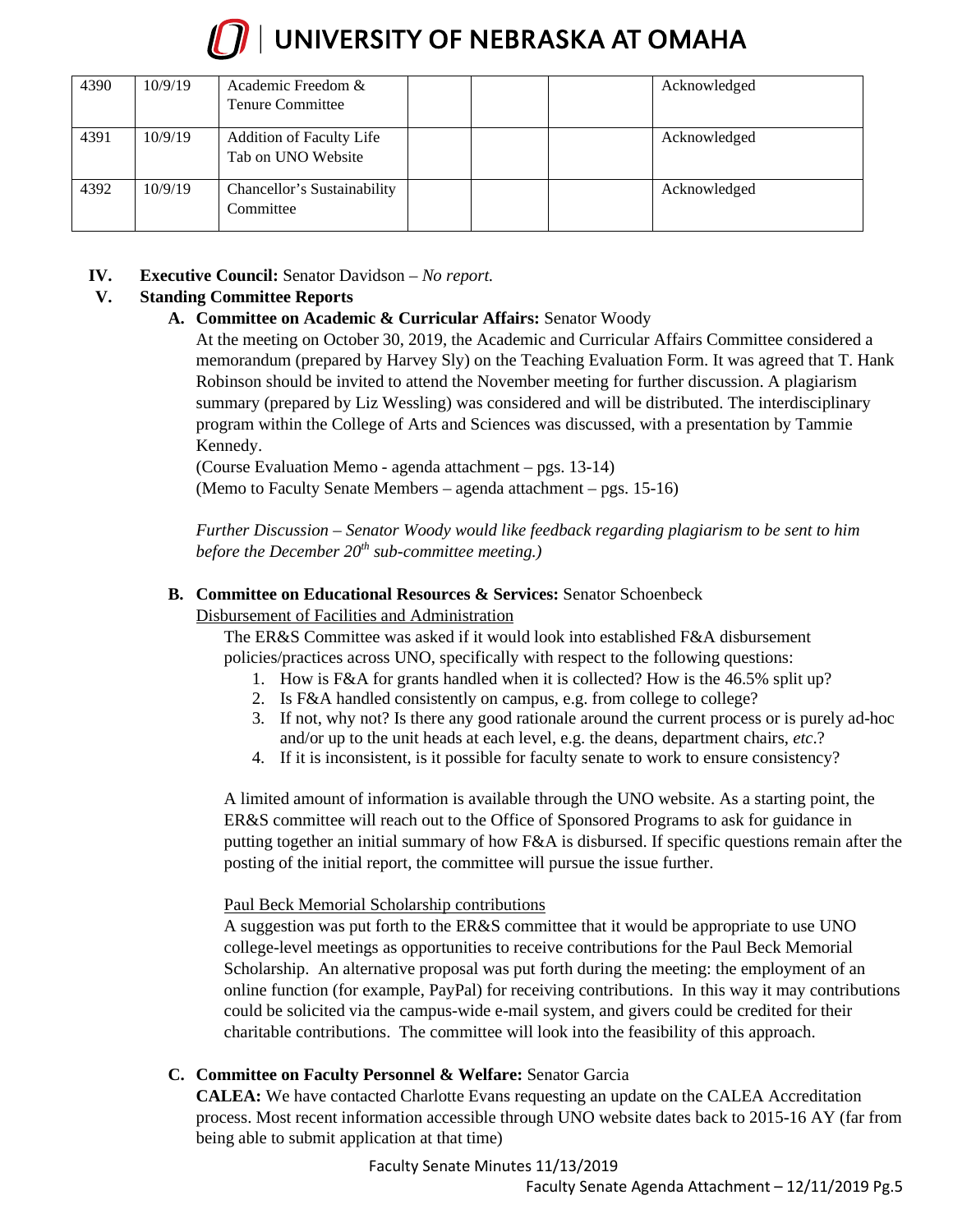

#### **Charlotte Evans explains the following:**

CALEA, like all other accrediting bodies, only awards accreditation to those applicants who are already meeting the gold standard in their profession. Assuming they really are ready, the process takes three years. During this time, they hold themselves, then CALEA follows suit by holding the agency under the proverbial microscope to prove they really do meet that gold standard.

In UNO's case, the department simply was not ready. The application for accreditation was signed prior to my arrival in June, 2015, but once I had a chance to review the needs of the department, I alerted my superiors that accreditation was not a realistic goal as UNO Security (as it was known at the time) would not be able to meet any standard that would be expected of them. Policies, procedures, training, and most all other documentation necessary to be accredited simply did not yet exist, meaning we were starting from scratch.

I shared with my superiors that it would take years of heavy lifting and the topic should be revisited in 5-7 years. Since that time, UNODPS has maintained contact with CALEA and we strive to ensure we build processes within Public Safety that will meet the standard when the times comes.

Most recently, we have experience the addition of UNMC Security to our fold, creating the UNO/UNMC Department of Public Safety. Although this is a very positive move for both campuses, it has forced another setback in our timeline to consider accreditation, but I do believe the wait will be worth it.

#### **TRAVEL POLICY: Per diem and Payments**

The Travel Policy establishes no per diem. It doesn't look like any changes are likely to be introduced to make meal re-imbursements any easier, except for the Concur App which allows to take pictures of receipts and upload them from phone. What exactly should FP&W explore?

*Further Discussion: Senator Garcia would like any further comments about the per diem and payments to be sent directly to her.*

#### **D. Committee on Goals & Directions:** Senator Ostler

#### **A. Ongoing/Pending Items**

**1.Non-Reported Sexual Assault:** Charlotte Russell from the Office of Equity, Access and Diversity was a guest speaker at our meeting and answered a number of questions and provided valuable information related to the University's responsibilities under Title IX and described the Reporting/Assistance structure for violations of Title IX. Committee members also gathered information from representatives for the local Women's Center for Advancement and the Police Department. At this point, more discussion and deliberation will be valuable but we have identified some preliminary potential action items related to the Issue and are keeping notes on our data collection efforts.

- **a.** Non-response Sexual Assault is more appropriately referred to as Non-Reported Sexual Assault. The terms are often used interchangeably in discussions but actually have different meanings within the formal legal reporting process.
- **b.** University systems and protocol are already in place for making Formal Complaints by alleged victims, and for assistance to victims without the necessity of reporting. Ms. Russell made it clear that the university has a legal obligation to both the alleged victims and to those who have been formally accused which demands that no "sides" be taken. However, because of the serious nature of the incidences of sexual assault, the university does provide the structure for immediate action assistance. Some of the University offices affiliated with this networked response process are the Behavioral Response Team, The Advocates Program, the Gender and Sexuality Resource Center, the Women's Resource Center, and Campus Security.

Faculty Senate Minutes 11/13/2019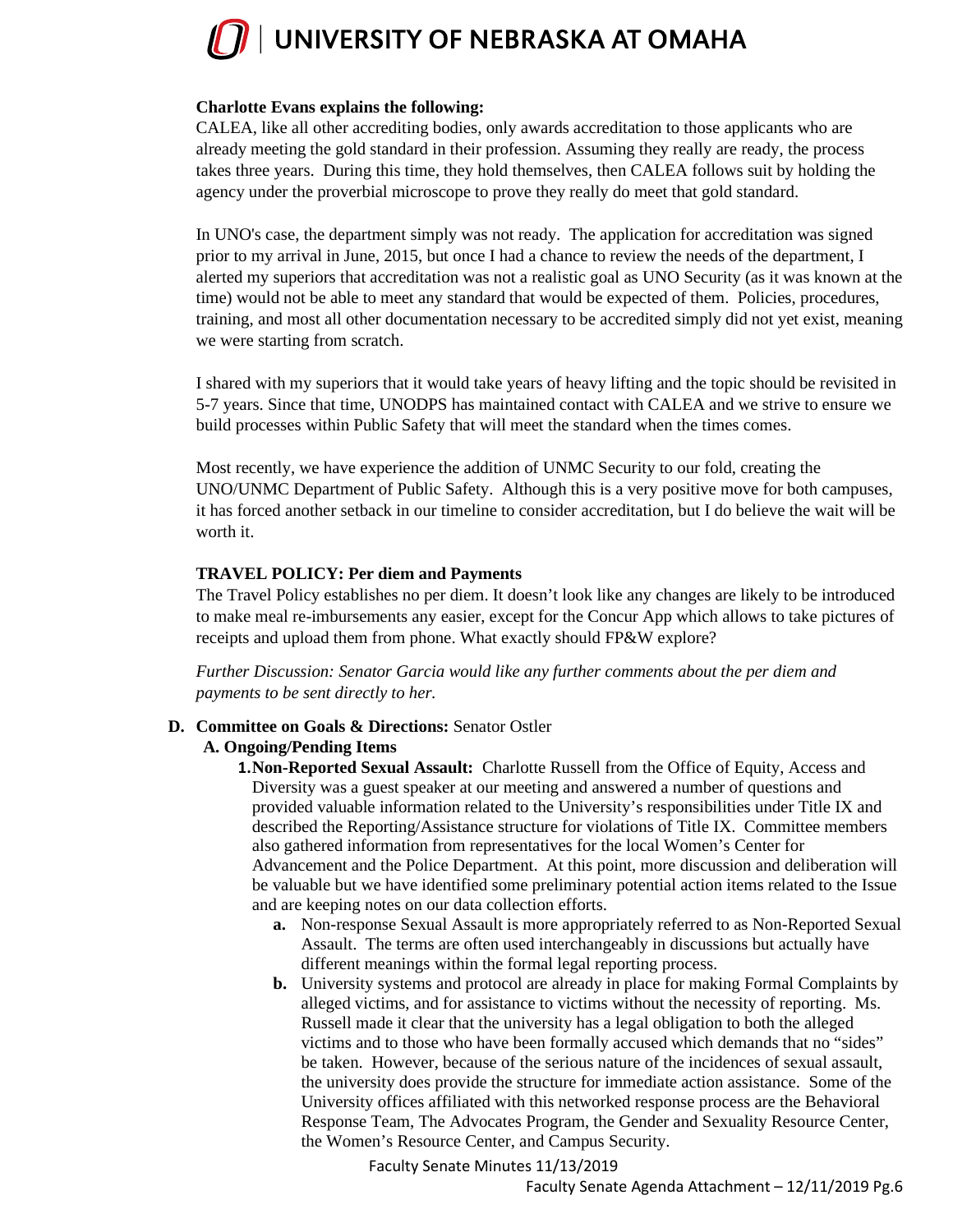- **c.** The G&D Committee brought up possible action items for the Faculty Senate related to this issue:
	- **1.** Suggesting the inclusion of a formal Title IX Statement on Course Syllabi, similar to the plagiarism statement.
	- **2.** Faculty Senate connecting better to the existing assistance system by providing a liaison for the Faculty Conduct Board.
	- **3.** Raising awareness of Title IX being "…used as a weapon" against gender equity efforts.
- **2.Adjunct Instructor (Instructor, Lecturer, Prof. of Practice) Policy:** 
	- **a.** The Goals and Directions committee is recommending that a limited ad hoc committee of central administration and faculty members address the issue of rank, salary, and contract for non-tenure track faculty. The goal of this committee would be to establish uniform communication, and policy where possible, within an evaluated system of promotion for non-tenure track faculty at UNO. This would include both contract and pay advancement offered within our collective bargaining process.
- **3.Solar Feasibility**: Given that a formal Solar Feasibility Study has been conducted by Dr. Bing Chen and that a Proof of Concept grant has been submitted to the Nebraska Environmental Trust. The G&D Committee intends to follow up with Central Administration on the commitment to Renewable Energy on Campus.
- **B. New Items:** New items have been tabled.

*Further Discussion – The committee is expecting to hear more about the Solar Panels in February 2020. Senator Ostler did propose an ad hoc committee pertaining to the Ladder Rank System.* 

#### **E. Professional Development:** Senator Cast-Brede

Current plan has a platinum metal level ACA rating.

Timeline – Student insurance plan needs to be ready by May to serve UNMC students

- This year, a 26 member committee has been formed with representatives from numerous stakeholders on each campus including students and faculty members. Dr. Juan Casas and Student Regent Aya Yousuf are representing UNO.
- Deadline for next year's plan is mid-March 2020.

Background – System-wide fully-insured plan began in 2014-2015 with Blue Cross Blue Shield (BCBS). In 2017-2018, BCBS proposed premiums increased 55%, so NU switched to UHC through the Midwestern Education Compact.

Challenges – Since 2014-2015, premiums have increased approximately 13% each year. Current rates are not the highest premiums but are getting there.

- In 2018-2019, UHC proposal was a 16% increase. To lower that, NU switched from a thirdparty handling enrollment and waiver processes to UHC conducting them in-house which lowered increase to 10%
- In 2019-2020, UHC proposal was a 26% increase. To help keep the increase down, NU absorbed out of pocket increase by covering \$32 per students (one year solution, costs the university approximately \$179,000 – without this the plan would have dropped to a ACA rating of gold). Also, instituted more restrictive waiver policy for international students and increased pharmacy co-pay.
- Pharmacy costs up 19%
- Loss ratio over 100% for the last two years.

#### Participation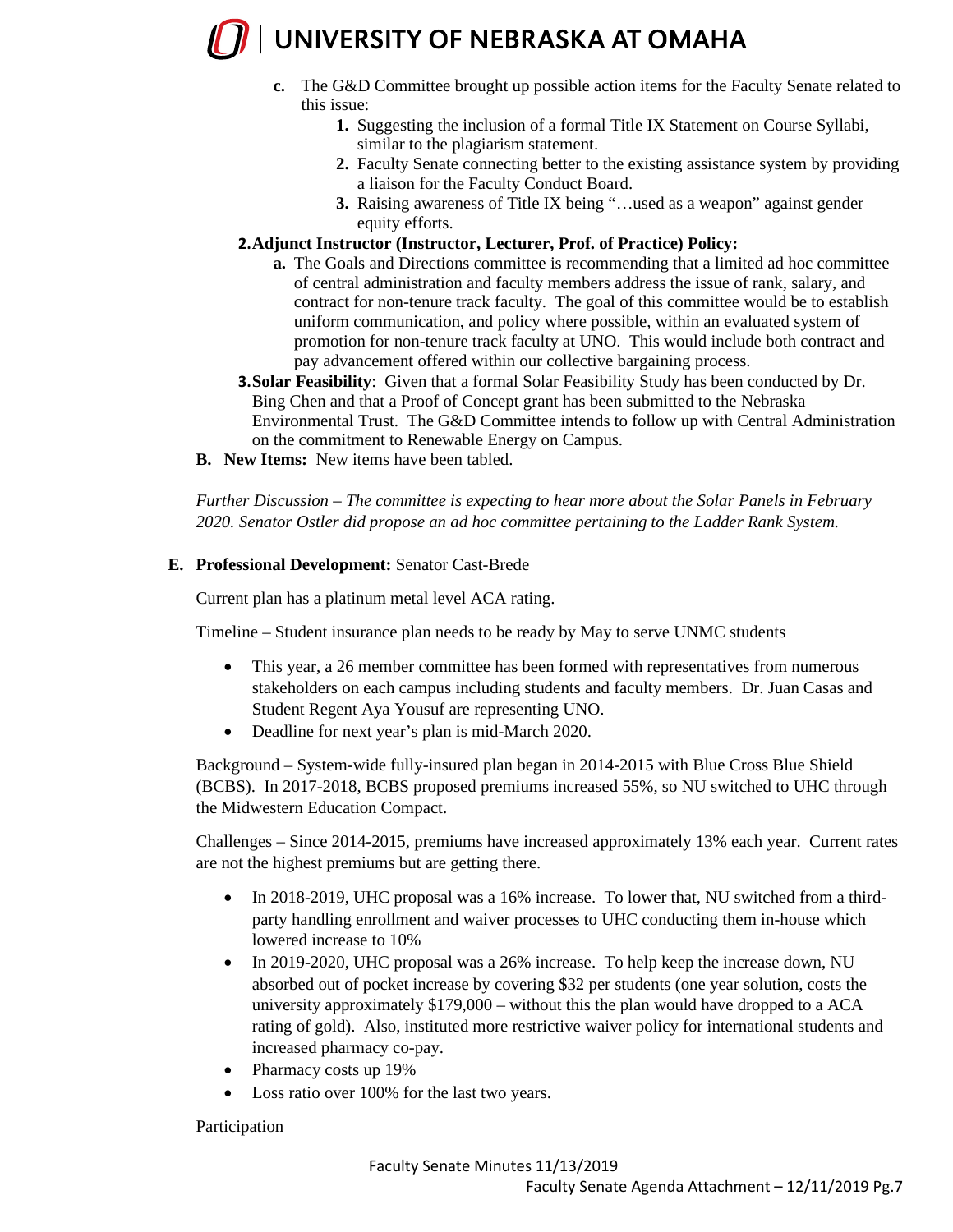- 5600 (including 300 dependents)
- 2018-2019 saw a drop of 600 participants
- International students using off-short UHC plan. Expect a 100-150 increase in international student enrollments this year.

Consultant – Gallagher Risk Management Services has been hired to review plan and submit recommendations around mid-November. Gallagher will conduct benchmark comparison with peer institutions (Big 10 plus others), look at current processes and demographics, compare rates with marketplace, and conduct a SWOT analysis.

#### **F. Committee on Committees:** Senator Qureshi

Matt Hale offered us a description of the use cases of the Committee matching app or "cHarmony" to match faculty interests with committee vacancies. His demo of the prototype was very well received by the committee and will now be integrated with the survey. See below:

**Matt' app:** <http://charmony.mlhale.com/#/manage> **Derrick's Survey Link:** [https://unomaha.az1.qualtrics.com/jfe/form/SV\\_2t0N2MCgjgd4DIx](https://unomaha.az1.qualtrics.com/jfe/form/SV_2t0N2MCgjgd4DIx)

The next steps for this committee are as follows:

**Step 1:** The interests bins need to be named and described to fit faculty interests. **Step 2:** The committees then need to be sorted into these bins. The current committee descriptions are as follows: Faculty Senate Committee Descriptions: [https://www.unomaha.edu/faculty](https://www.unomaha.edu/faculty-senate/committees/index.php)[senate/committees/index.php](https://www.unomaha.edu/faculty-senate/committees/index.php)

**Step 3:** Membership criteria. We need to figure what these are for the committees.

Amy has volunteered to work with Matt on steps 1 and 2. She will get back to us over email with a proposed set of interest bins with descriptions with committees sorted into them.

Derrick will work with Matt to integrate the survey with the cHarmony App. They will also give us an update over email.

*Further Discussion – Senator Hale's (Matt's app) is projected to be completed by December 2019/January 2020. This should be completed in time for the Spring 2020 election.* 

#### **VI. Other Faculty Senate Committees**

**A. Ad hoc UNO-UNMC Faculty-to-Faculty Communication & Collaboration Committee:** Senator Kelly – *No report.*

#### **VII. Non-Senate Committee Reports - University-wide Employee Benefits Advisory Committee (John Erickson, Jr.)**

*Senator Hale briefly went over the report and appreciates the receipt of the report.* 

#### **VIII. Unfinished Business**

**IX. For the Good of the Order** 

#### **X. New Business**

#### **A. Senate action regarding priority candidate Walter 'Ted' Carter**

*Moved: the UNO Faculty Senate express no confidence in priority candidate Walter "Ted" Carter for NU President.*

Faculty Senate Minutes 11/13/2019